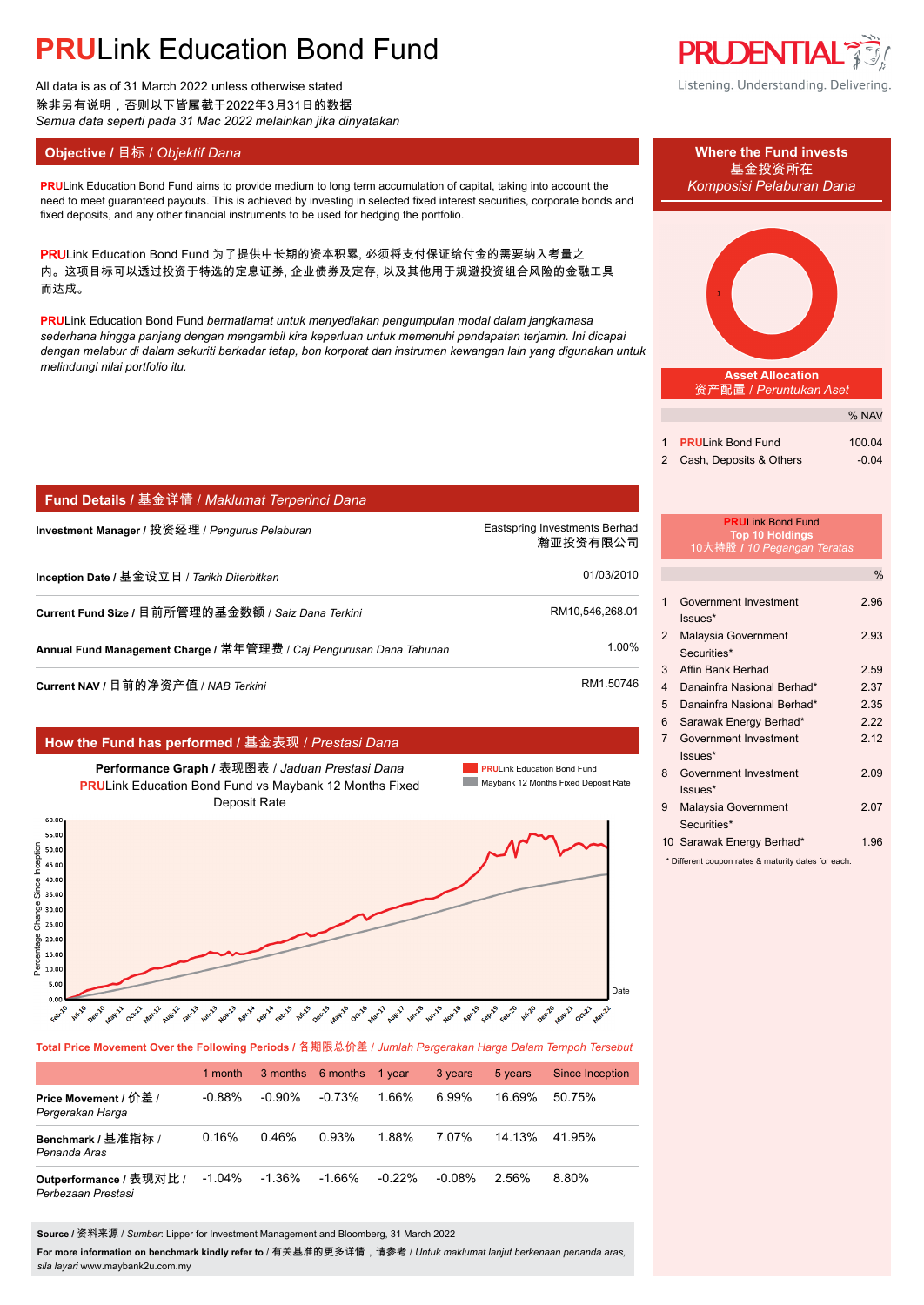# **PRUL** ink Education Bond Fund

All data is as of 31 March 2022 unless otherwise stated 除非另有说明,否则以下皆属截于2022年3月31日的数据 *Semua data seperti pada 31 Mac 2022 melainkan jika dinyatakan*

## **PRUDENTIAL** Listening. Understanding. Delivering.

### **Monthly Update /** 每月简报 / *Peningkatan Bulanan*

#### **Market Review /** 市场回顾 */ Tinjauan Bulanan*

The Fed raised its Federal Funds Rate to 0.25%-0.50% as widely expected at its Mar 2022 FOMC meeting. Along with the 25bps hike, FOMC also indicated that balance sheet normalization could start as early as May 2022. Meanwhile, the latest dot plot shows majority of the members forecasted 6 more hikes this year. This follows the country reported another record high inflation rate of 7.9% in Feb 2022. The Fed also revised its 2022 inflation forecast higher to 4.3% from its projected 2.6% in Dec 2021 and lowered its GDP growth forecast to 2.8% (Dec 2021: 4.0%), a reflection of the risks arising from the Russia-Ukraine war and elevated inflation. However, Fed Chair Powell reiterated that the US economy is very strong and soothed the market that recession risk within the next year is low. He also indicated that the Fed will be more aggressive if warranted to ensure price stability.

Malaysia transitioned into the endemic phase on 1 Apr 2022 with the lifting of restrictions imposed on business operating hours and the re-opening of international borders to foreign travelers with minimal requirements, amongst others. Meanwhile, Malaysia's entry into the Regional Comprehensive Economic Partnership on 18 Mar 2022 is expected to boost exports by RM44b per year, which bodes well for the recovering economy. In addition, the government also aims to ratify the Comprehensive and Progressive Agreement for Trans-pacific Partnership by 3Q2022 and engagement sessions with all stakeholders will start soon. Separately, Finance Minister indicated that the government's subsidy for fuel will top RM 28 billion for 2022 if the crude oil prices stay elevated and hence the government is reviewing the fuel subsidy mechanism to make it more targeted. More importantly, the government is also studying the implementation of other taxation models, including GST.

BNM lowered Malaysia's 2022 GDP forecast marginally to 5.3% to 6.3% from 5.5% to 6.5% previously to reflect the risks arising from the still evolving pandemic situation, the Russia-Ukraine conflicts as well as the faster pace of policy normalization in major economies. Growth is expected to be supported by strong global demand, re-opening of international borders, improvement in employment and targeted policy support. Despite the elevated commodity prices, BNM expects Malaysia's inflation to come in at a manageable level, averaging 2.2% to 3.2% in 2022, cushioned by subsidies and price controls on necessities. The central bank also highlighted the importance of structural reforms to enhance Malaysia's long -term competitiveness in its 2021 annual report.

Malaysia's MGS curve shifted higher in the month of Mar 2022. The yields of the 3-year, 5-year, 10-year and 15-year MGS rose 47bps, 10bps, 18bps and 18bps respectively to close the month at 3.18%, 3.39%, 3.85% and 4.24% respectively. Similarly, yields of MGII ended higher with yields of the 3-year, 5-year, 10-year and 15-year MGII increasing 15bps, 6bps, 19bps and 25bps respectively to end the month at 2.95%, 3.49%, 3.92% and 4.30% respectively.

美联储联邦公开市场委员会(FOMC)如市场预期在2022年3月份会议将联邦基准利率上调25个基点至0.25%-0.50%区间。此外,该局表示最早可能在 2022 年 5 月启 动资产负债表正常化。同时,最新的点阵图显示,大多数官员预计美联储今年将再加息6次。此前,美国2022 年 2 月通胀率再创7.9%的历史新高。美联储还将 2022 年通胀从 2021 年 12 月预计的 2.6%上调至 4.3%,并将经济增长预测下调至 2.8%(2021 年 12 月:4.0%),反映俄乌战争和通胀走高带来的风险。尽管如此,美联 储主席鲍威尔重申美国经济表现非常强劲,并安抚市场,指明年经济衰退的风险很低。他强调,该局有必要确保物价稳定,若有需要将更加积极加息。

马来西亚自2022年4月1日转入新冠肺炎疫情向地方性流行病过渡阶段,取消对营业时间的限制,并以最低要求向外国旅客开放边境等。与此同时,区域全面经济伙伴 关系协定(RCEP)于2022年3月18日起对马来西亚开始生效实施,预计每年将增加440亿令吉的出口,对复苏经济来说是个好兆头。此外,政府还计划在 2022 年第 三季度之前通过《全面与进步跨太平洋伙伴关系协定》,所有利益相关方的参与会议也即将展开。另外,财政部长表示,如果国际油价保持高位,政府2022 年的燃料 补贴将达 280 亿令吉;因此政府正重新评估燃料补贴机制,使其更具针对性。更重要的是,政府也在研究实施包括消费税(GST)在内的其他税收模式。

国行将马来西亚 2022 年国内生产总值预测从先前的 5.5% 至 6.5%小幅下调到5.3%至 6.3%,以反映仍在演变的大流行情况、俄乌冲突以及主要经济体加快政策正常 化步伐带来的风险。尽管如此,强劲的全球需求、国际边界重新开放、就业改善和针对性的政策支持料将支撑增长。虽然大宗商品价格上涨,国行预计大马通胀率将 处于可控水平,2022 年平均为 2.2% 至 3.2%,多谢补贴和必需品价格控制带来缓冲作用。国行还在其 2021 年常年报告中强调结构性改革对增强大马长期竞争力的重 要性。

大马政府债券收益率曲线于2022年3月走高。3年、5年、10年和15年大马政府债券收益率分别上涨47、10、18和18个基点,以3.18%、3.39%、3.85%和4.24%结束 当月的交易。与此同时,大马政府投资票据收益率也扬升,3年、5年、10年和15年大马政府投资票据分别走高15、6、19和25个基 点,以2.95%、3.49%、3.92%和4.30%挂收。

*Fed menaikkan Kadar Dana Persekutuannya kepada 0.25% hingga 0.50% seperti yang dijangkakan secara meluas pada mesyuarat FOMC Mac 2022. Seiring dengan kenaikan 25 mata asas, FOMC juga menyatakan bahawa normalisasi kunci kira-kira boleh bermula seawal Mei 2022. Sementara itu, plot titik terkini menunjukkan majoriti ahli meramalkan 6 kenaikan lagi pada tahun ini. Ia berikutan negara melaporkan satu lagi rekod kadar inflasi yang tinggi iaitu 7.9% pada Februari 2022. Fed juga menyemak unjuran inflasi 2022 lebih tinggi kepada 4.3% daripada unjuran 2.6% pada Disember 2021 di samping menurunkan unjuran pertumbuhan KDNK kepada 2.8% (Disember 2021: 4.0%), mencerminkan risiko yang timbul susulan perang Rusia-Ukraine dan inflasi yang tinggi. Bagaimanapun, Pengerusi Fed Powell mengulangi bahawa ekonomi AS sangat kukuh dan menenangkan pasaran bahawa risiko kemelesetan bagi tahun hadapan adalah rendah. Beliau juga menyatakan bahawa Fed akan menjadi lebih agresif jika diperlukan untuk memastikan kestabilan harga.*

*Malaysia beralih ke fasa endemik pada 1 April 2022 dengan penarikan balik sekatan yang dikenakan ke atas waktu operasi perniagaan dan pembukaan semula sempadan antarabangsa kepada pelancong asing dengan keperluan minimum, antara lain. Sementara itu, kemasukan Malaysia ke dalam Perkongsian Ekonomi Komprehensif Serantau pada 18 Mac 2022 dijangka akan meningkatkan eksport sebanyak RM44 bilion setahun, yang memberi petanda baik buat ekonomi yang semakin pulih. Selain itu, kerajaan juga mensasarkan untuk meratifikasi Perjanjian Komprehensif dan Progresif ke atas Perkongsian Trans-Pasifik menjelang 3Q2022 manakala sesi penglibatan dengan semua pihak berkepentingan akan bermula tidak lama lagi. Secara berasingan, Menteri Kewangan menyatakan bahawa subsidi kerajaan ke atas bahan api akan melebihi RM28 bilion bagi tahun 2022 jika harga minyak mentah kekal tinggi dan oleh itu kerajaan sedang mengkaji semula mekanisme subsidi bahan api untuk menjadikannya lebih disasarkan. Lebih penting lagi, kerajaan juga sedang mengkaji pelaksanaan model percukaian lain, termasuk GST.*

*BNM menurunkan sedikit unjuran KDNK Malaysia 2022 kepada 5.3% hingga 6.3% daripada 5.5% hingga 6.5% sebelum ini untuk mencerminkan risiko yang timbul daripada situasi pandemik yang masih berubah ansur, konflik Rusia-Ukraine serta kadar normalisasi dasar yang lebih pantas dalam ekonomi utama. Pertumbuhan dijangka akan disokong oleh permintaan global yang kukuh, pembukaan semula sempadan antarabangsa, peningkatan peluang pekerjaan dan sokongan dasar yang disasarkan. Walaupun harga komoditi meningkat, BNM menjangkakan inflasi Malaysia berada pada paras yang boleh diurus, dengan purata 2.2% hingga 3.2% bagi tahun 2022, disokong oleh subsidi dan kawalan harga ke atas barangan keperluan. Bank pusat tersebut juga menekankan kepentingan pembaharuan struktur supaya meningkatkan daya saing jangka panjang Malaysia dalam laporan tahunan 2021.*

*Keluk MGS Malaysia bergerak lebih tinggi pada bulan Mac 2022. Hasil MGS 3 tahun, 5 tahun, 10 tahun dan 15 tahun masing-masing meningkat 47 mata asas, 10 mata asas, 18 mata asas dan 18 mata asas lalu menutup bulan dagangan pada 3.18%, 3.39 %, 3.85% dan 4.24%. Begitu juga, hasil MGII berakhir lebih tinggi*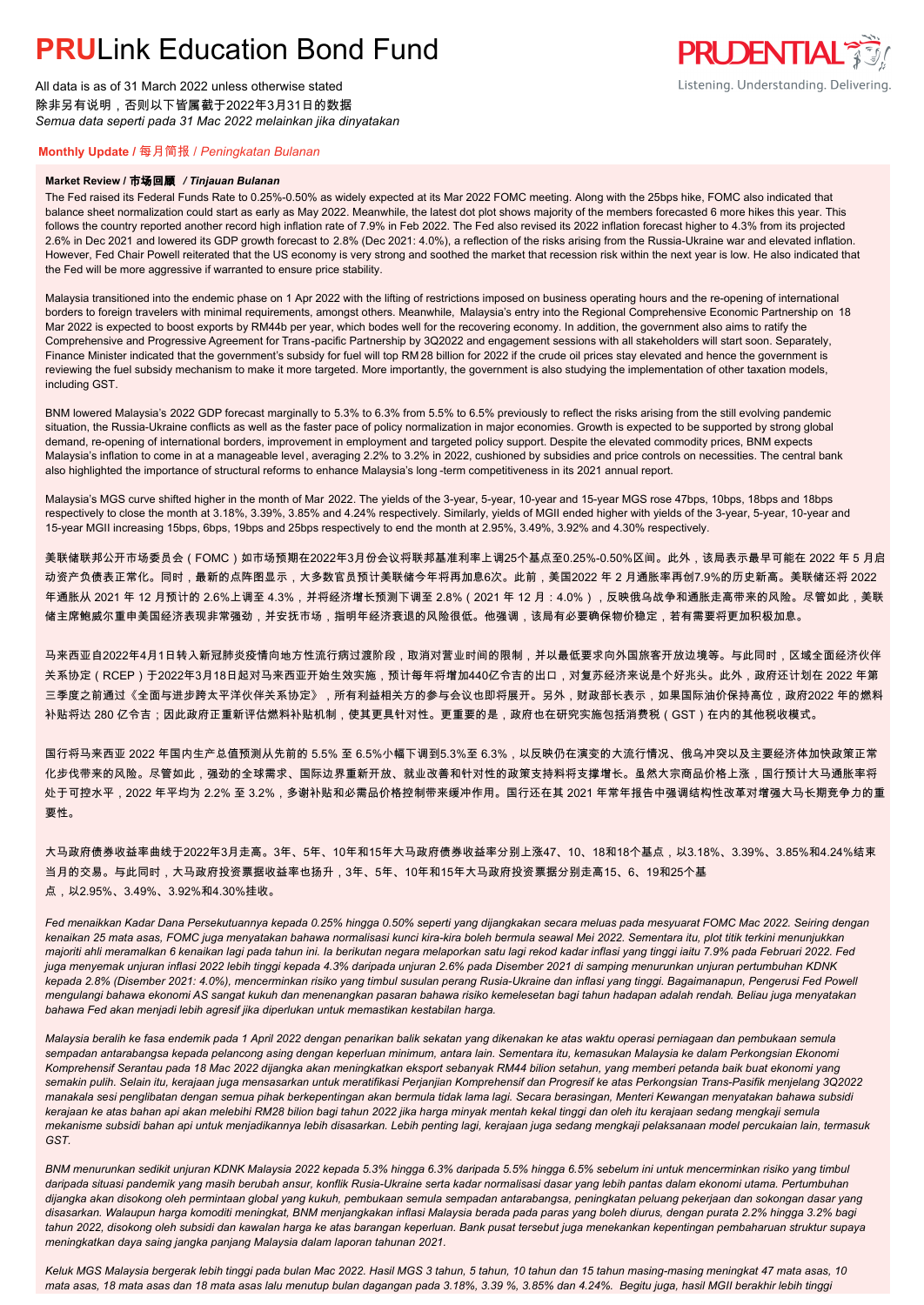## **PRUL** ink Education Bond Fund

All data is as of 31 March 2022 unless otherwise stated 除非另有说明,否则以下皆属截于2022年3月31日的数据 *Semua data seperti pada 31 Mac 2022 melainkan jika dinyatakan*

*dengan hasil MGII 3 tahun, 5 tahun, 10 tahun dan 15 tahun masing-masing meningkat 15 mata asas, 6 mata asas, 19 mata asas dan 25 mata asas untuk mengakhiri bulan pada 2.95%, 3.49%, 3.92% dan 4.30%.*

**PRUDENTIAL** 

Listening. Understanding. Delivering.

#### **Market Outlook /** 市场展望 */ Gambaran Bulanan*

Malaysia's headline inflation rate decelerated further to a 5-month low of 2.2% YoY in Feb 2022 (Jan 2022: 2.3% YoY) as higher Food & Non-Alcoholic Beverages (+3.7% YoY) and Transportation (+3.9% YoY) inflations were partially offset by a softer growth in Housing , Water, Electricity, Gas and Other Fuels (+0.8% YoY) price. Having said that, core inflation accelerated to 1.8% YoY (Jan 2022: +1.6% YoY), a reflection of the broadening increase in prices of goods and services. Having said that, we expect the 2022 inflation rate to remain modest, coming in within BNM's forecast of 2.2% to 3.2%.

Markets across the globe remained highly volatile in Mar 2022, dominated mainly by inflationary concerns and geopolitical headlines. Despite the expected negative impact of the Russia-Ukraine war on growth, we note that central banks in major economies are keeping their focus on fighting inflation. In the US, the 2- year UST yield marched significantly higher as investors pricing in more aggressive rate hikes in the coming FOMC meetings, pushing the 2-year and 10- year UST spread into negative territory, a warning signal that a recession could be on the horizon. Nevertheless, some investors argued that the inversion is different this time and raised doubts over a potential US economic downturn.

In Malaysia, inflationary pressure is expected to remain moderate given the government's commitment to keep prices in check . Meanwhile, the risk of a sharp deterioration in the country's fiscal position, emanating from high energy and food subsidies, could be mitigated by the accompanying higher oil-related revenue and higher dividend payment from Petronas. In the near term, we believe the pace of the Fed's policy normalisation and the Russia -Ukraine crisis to remain the focus of investors amid a lack of domestic catalyst. For 2022, we believe the main themes surrounding the Malaysian bond market are Malaysia's economic growth, inflationary pressures and monetary policy normalization, potential general elections as well as the supply-demand dynamics.

There will be four auctions in the month of Apr 2022, the new 10.5-year MGII 10/32, the new 20.5-year MGS 10/42, the re-opening of the 15-year MGII 07/36 and the new 7-year MGS 04/29. While there is still ample liquidity in the system, the outcome of these auctions is likely to be influenced by prevailing market sentiment. On the corporate front, we expect mixed demand for corporate bonds as investors continue to be selective in their investments.

马来西亚总体通货膨胀率于2022年2月按年进一步减速到2.2%的5个月低点(2022年1月:按年2.3%)。食品与非酒精饮料和运输走高,按年分别 起+3.7%和+3.9%;但住房、水、电、天然气和其他燃料价格(按年+0.8%)增长放缓部分抵消了其他类别走高带来的影响。尽管如此,核心通货膨胀按年增长 到+1.8%,比较2022年1月的是按年1.6%;反映商品和服务价格广泛上涨。话虽如此,我们预计 2022 年通胀率将保持温和,处于国行预测的 2.2% 至 3.2% 范围内。

2022 年 3 月,全球市场走势依然如过山车般波动,主要由通胀顾虑和地缘政治等头条新闻主导。尽管俄乌战争预计会对增长产生负面影响,我们留意到主要经济体的 央行仍将焦点锁定在对抗通胀上。在美国,两年期美国国债收益率大幅走高,反映了投资者对即将举行的联邦公开市场委员会会议更激进的加息预期,将两年期和 10 年期美国国债收益率推至负值,这是经济可能即将衰退的警告信号。然而,部分投资者认为,这次的收益率倒挂有所不同,并对美国经济可能下滑表示质疑。

在马来西亚,鉴于政府承诺控制物价,预计通胀压力将保持温和。与此同时,政府挤出大笔资金用作能源和食品补贴,引发了财政状况急剧恶化的风险。尽管如 此,石油相关收入增加和马来西亚国家石油公司更高的股息支付应得以减轻相关风险带来的压力。短期内,由于缺乏国内催化剂,我们认为美联储政策正常化的步伐 和俄乌危机将继续是投资者关注的焦点。2022 年,我们认为围绕马来西亚债券市场的主要主题包括大马经济增长、通胀压力和货币政策正常化、潜在的全国大选以及 供需动态。

2022年4月将有四项招标,包括10.5年期大马政府投资票据10/32以及20.5年期大马政府债券10/42的全新发行;15年期大马政府投资票据07/36的增额发行,以及7年期 大马政府债券04/29的全新发行。尽管系统中仍有充裕的流动性,这些招标的结果料将取决于当前的市场情绪。企业债券方面,我们预料市场对企业债券的需求将参差 不齐,因为投资者继续在投资方面保持选择性。

*Kadar inflasi utama Malaysia terus turun ke paras terendah 5 bulan iaitu 2.2% YoY pada Februari 2022 (Januari 2022: 2.3% YoY) apabila inflasi Makanan & Minuman Tidak Beralkohol (+3.7% YoY) dan Pengangkutan (+3.9% YoY) yang lebih tinggi telah ditampan sebahagiannya oleh pertumbuhan harga Perumahan, Air, Elektrik, Gas dan Bahan Api Lain (+0.8% YoY) yang lebih perlahan. Bagaimanapun, inflasi teras meningkat kepada 1.8% YoY (Januari 2022: +1.6% YoY), mencerminkan peningkatan harga barangan dan perkhidmatan yang meluas. Oleh itu, kami menjangkakan kadar inflasi 2022 kekal sederhana, berada dalam unjuran BNM sebanyak 2.2% hingga 3.2%.*

*Pasaran di seluruh dunia kekal sangat tidak menentu pada Mac 2022, didominasi terutamanya oleh kebimbangan inflasi dan tajuk berita geopolitik. Walaupun perang Rusia-Ukraine dijangka akan mengakibatkan impak negatif terhadap pertumbuhan, kami perhatikan bahawa bank pusat ekonomi utama mengekalkan tumpuan mereka untuk memerangi inflasi. Di AS, hasil UST 2 tahun melonjak dengan ketara apabila pelabur menetapkan harga kenaikan kadar yang lebih agresif menghampiri mesyuarat FOMC yang akan datang, lalu mendorong UST 2 tahun dan 10 tahun merebak ke wilayah negatif, menandakan isyarat amaran bahawa kemelesetan ekonomi boleh berlaku. Namun begitu, sesetengah pelabur berhujah bahawa penyongsangan adalah berbeza kali ini dan menimbulkan keraguan tentang potensi kemelesetan ekonomi AS.*

*Di Malaysia, tekanan inflasi dijangka kekal sederhana memandangkan komitmen kerajaan untuk mengawal harga. Sementara itu, risiko kemerosotan mendadak kedudukan fiskal negara berpunca daripada subsidi tenaga dan makanan yang tinggi, boleh dikurangkan dengan hasil berkaitan minyak yang lebih tinggi dan pembayaran dividen yang lebih tinggi daripada Petronas. Dalam tempoh terdekat, kami percaya kadar normalisasi dasar Fed dan krisis Rusia-Ukraine akan kekal menjadi fokus pelabur di tengah-tengah kekurangan pemangkin domestik. Kami percaya tema utama yang mengitari pasaran bon Malaysia bagi tahun 2022 ialah pertumbuhan ekonomi Malaysia, tekanan inflasi dan penormalan dasar monetari, kemungkinan pilihan raya umum serta dinamik penawaran-permintaan.*

*Akan terdapat empat lelongan pada bulan April 2022, MGII 10/32 10.5 tahun baharu, MGS 10/42 20.5 tahun baharu, pembukaan semula MGII 07/36 15 tahun dan MGS 04/29 7 tahun baharu. Walaupun masih terdapat kecairan yang lebih dari mencukupi dalam sistem, hasil lelongan ini mungkin dipengaruhi oleh sentimen pasaran semasa. Menyorot sektor korporat, kami menjangkakan permintaan yang bercampur-campur ke atas bon korporat kerana pelabur masih lagi selektif dalam pelaburan mereka.*

#### **Fund Review & Strategy /** 基金表现评论与投资策略 */ Tinjauan dan Strategi Dana*

The Fund returned -0.88% for the month, underperforming the benchmark return of 0.16% by 1.04%. Year-to-date, the Fund returned -0.90%, underperforming the benchmark return of 0.46% by 1.36%.

The underperformance in the month was attributed to the higher in bond yields across all tenors in March 2022. Market was relatively stable for the earlier part of the month until the hawkish comments from Federal Reserve Chairperson led to global bond market selloff .